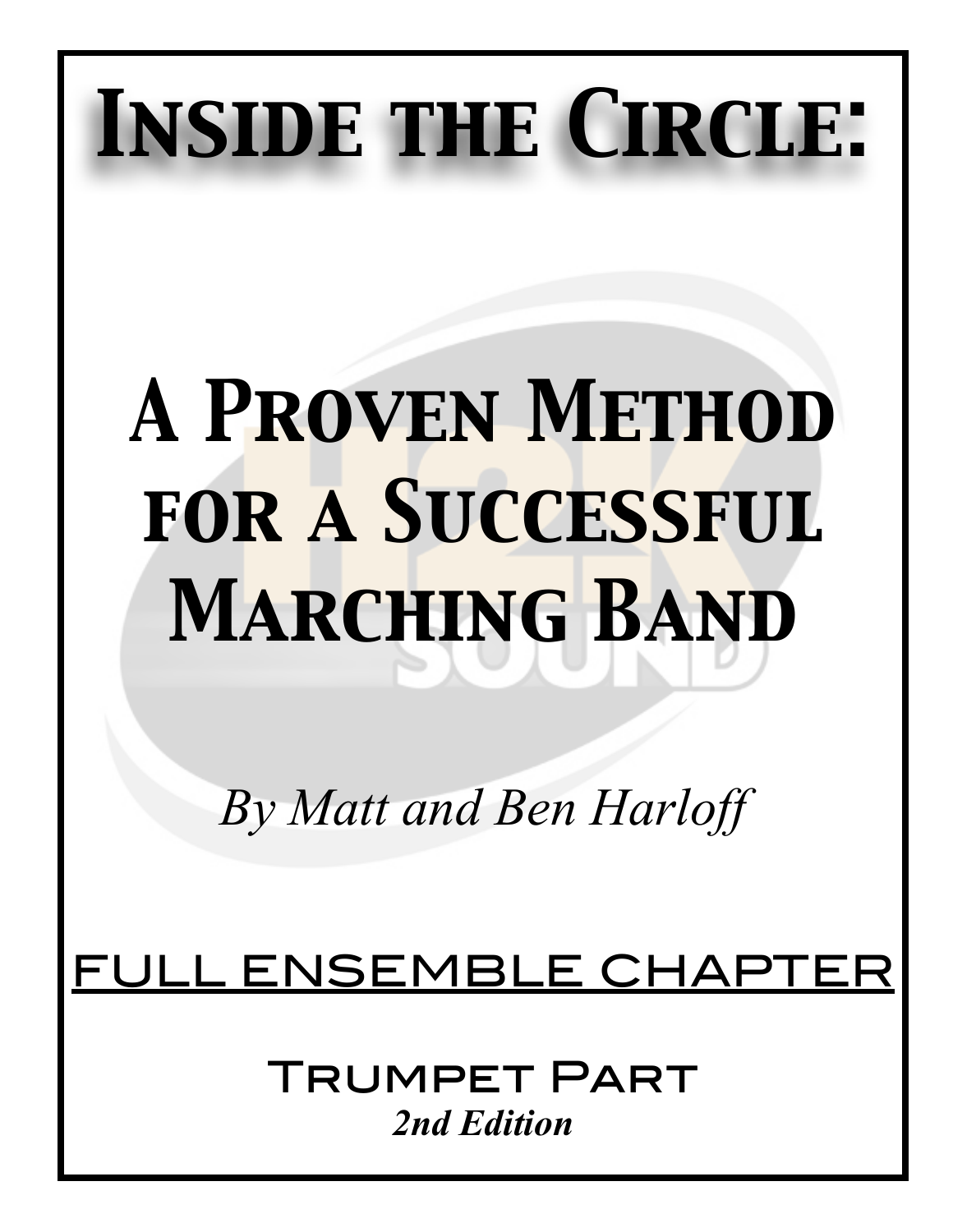#### *Inside the Circle: A Proven Method for a Successful Marching Band Full Ensemble Chapter: Trumpet Part (2nd ed.) by Matt and Ben Harloff* TABLE OF CONTENTS

| <b>Breathing Exercises</b>                                                     | Page 3             |
|--------------------------------------------------------------------------------|--------------------|
| Long Tones                                                                     | Page 4             |
| -9 Count Tones on F Concert:                                                   | Page 4             |
| -9 Count Tones on Bb Concert:                                                  | Page 4             |
| -8 Count Tones on F Concert:                                                   | Page 4             |
| -8 Count Tones on Bb Concert:                                                  | Page 5             |
| -Release Exercise on F Concert:                                                | Page 5             |
| Stagger Breathing                                                              | Page 6             |
| <b>Flexibility/Scales</b>                                                      | Page 7             |
| -Flexibility Exercise #1:                                                      |                    |
| -Flexibility Exercise #2:                                                      | Page 7             |
| -Flexibility Exercise #3:                                                      | Page 7             |
|                                                                                | Page 8             |
| -Flexibility Exercise #4:                                                      | Page 9             |
| Note Length/Shape Exercise                                                     | Page 10            |
| <b>Show Articulation Examples</b>                                              | Page 12            |
| -Basic 8 Staccato Eighth Notes:                                                | Page 12            |
| -Show Articulation Example #1:                                                 |                    |
| -Show Articulation Example #2:                                                 | Page 12<br>Page 13 |
| -Show Articulation Example #3:                                                 | Page 13            |
| <b>Tuning Exercises</b>                                                        | Page 15            |
| -Ensemble Fundamental Tuning Exercise:                                         | Page 15            |
|                                                                                |                    |
| -Just IntonationTuning Exercises:                                              | Page 16            |
| -Bb Major Scale:                                                               | Page 16            |
| -Bb Major Chord, F Major Chord, C Major Chord, Eb Major Chord, Ab Major Chord: | Page 16            |
| -G Minor Scale:                                                                | Page 17            |
| -G Minor Chord, D Minor Chord, A Minor Chord, C Minor Chord, F Minor Chord:    | Page 17            |
| <b>Tuning Charts</b>                                                           | Page 18            |
| Chorales                                                                       | Page 20            |
| -"O Sacred Head Now Wounded" by JS Bach:                                       | Page 20            |
| -"Be Thou My Vision":                                                          | Page 20            |
| -"Faith of Our Fathers" by H Hemy:                                             | Page 20            |
| <b>Full Volume</b>                                                             | Page 21            |
| -Excerpt $#1$ :                                                                | Page 21            |
|                                                                                |                    |
| -Excerpt $#2$ :                                                                | Page 21            |
| -Excerpt #3:                                                                   | Page 21            |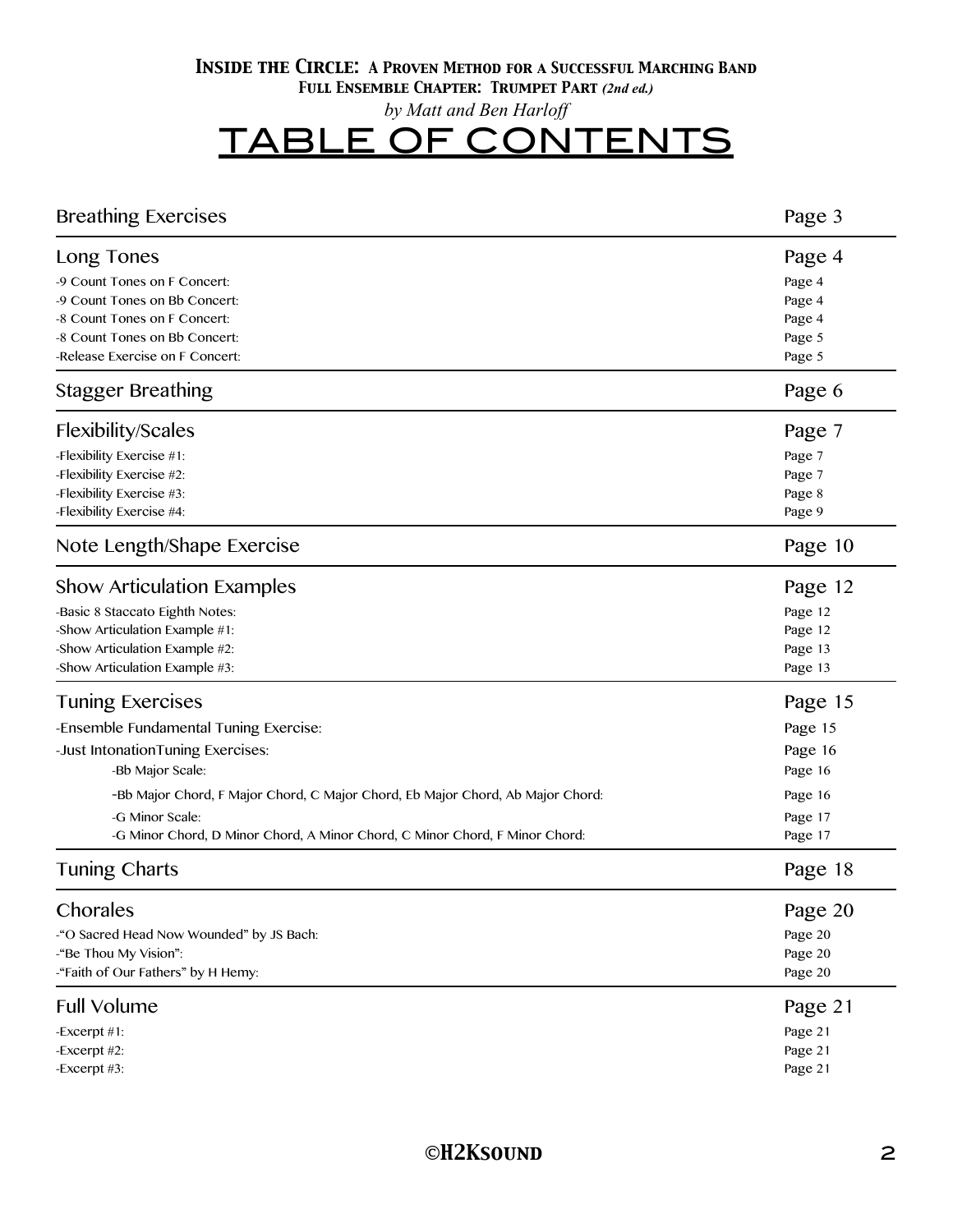# **Breathing Exercises**

## **Breathing Exercise #1: Smooth and Slow**

Inhale 8-Exhale 8(repeats), Inhale 6-Exhale 6 (repeats), Inhale 4-Exhale 4 (repeats)

## **Breathing Exercise #2: Slow to Fast**

Inhale 8-Exhale 8 (repeats), Inhale 7-Exhale 7 (repeats), Inhale 6-Exhale 6 (repeats), 5, 4, 3, 2, 1

## **Breathing Exercise #3: Fast to Slow**

Inhale 1-Exhale 1 (repeats), Inhale 2-Exhale 2 (repeats), Inhale 3-Exhale 3 (repeats), 4, 5, 6, 7, 8

## **Breathing Exercise #4: Expand In/Contract Out**

Inhale 8 Counts, Hold 10 seconds and sip small breaths, Exhale 1 count, Hiss 10 seconds, Inhale 1 Count, Exhale 1 Count, Relax

## **Breathing Exercise #5: Dynamic Breathing**

Sustain a piano Dynamic level for 4-8 counts, Rest for 4 counts (repeats) Sustain a Mezzo Forte Dynamic level for 4-8 counts, Rest for 4 counts (repeats) Sustain a Fortissimo Dynamic level for 4-8 counts, Rest for 4 counts (repeats)

## **Breathing Exercise #6: Long Tone Exercise**

Perform any of the Long Tone Exercises as a breathing exercise.

### **Breathing Exercise #7: Note Length/Shape Exercise**

Perform any of the Note Length/Shape Exercises as a breathing exercise.

## **Breathing Exercise #8: Show Excerpts**

Choose an excerpt from your show and perform it as a breathing exercise.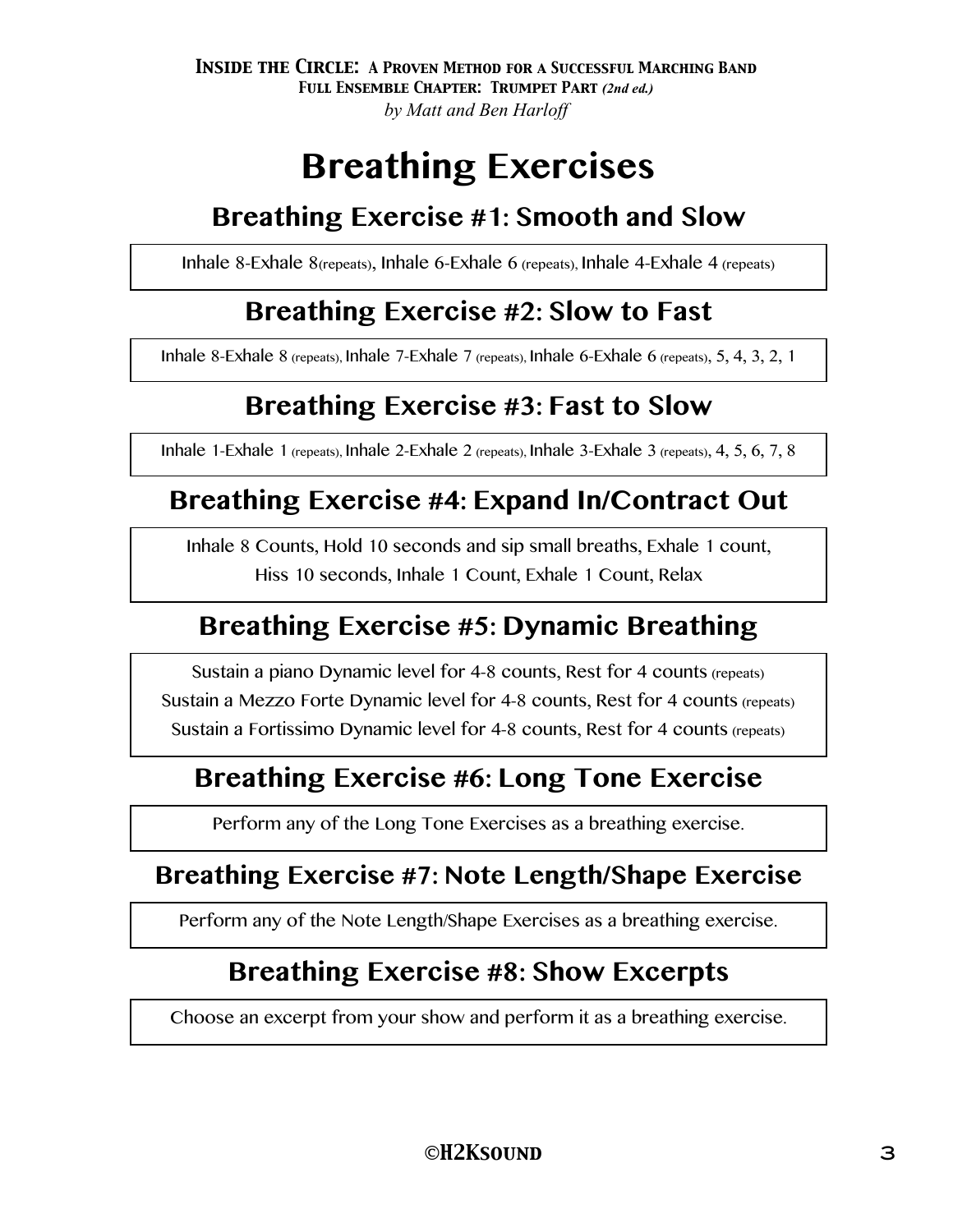#### *Inside the Circle: A Proven Method for a Successful Marching Band*

*Full Ensemble Chapter: Trumpet Part (2nd ed.)*

*by Matt and Ben Harloff*

## **Long Tones**

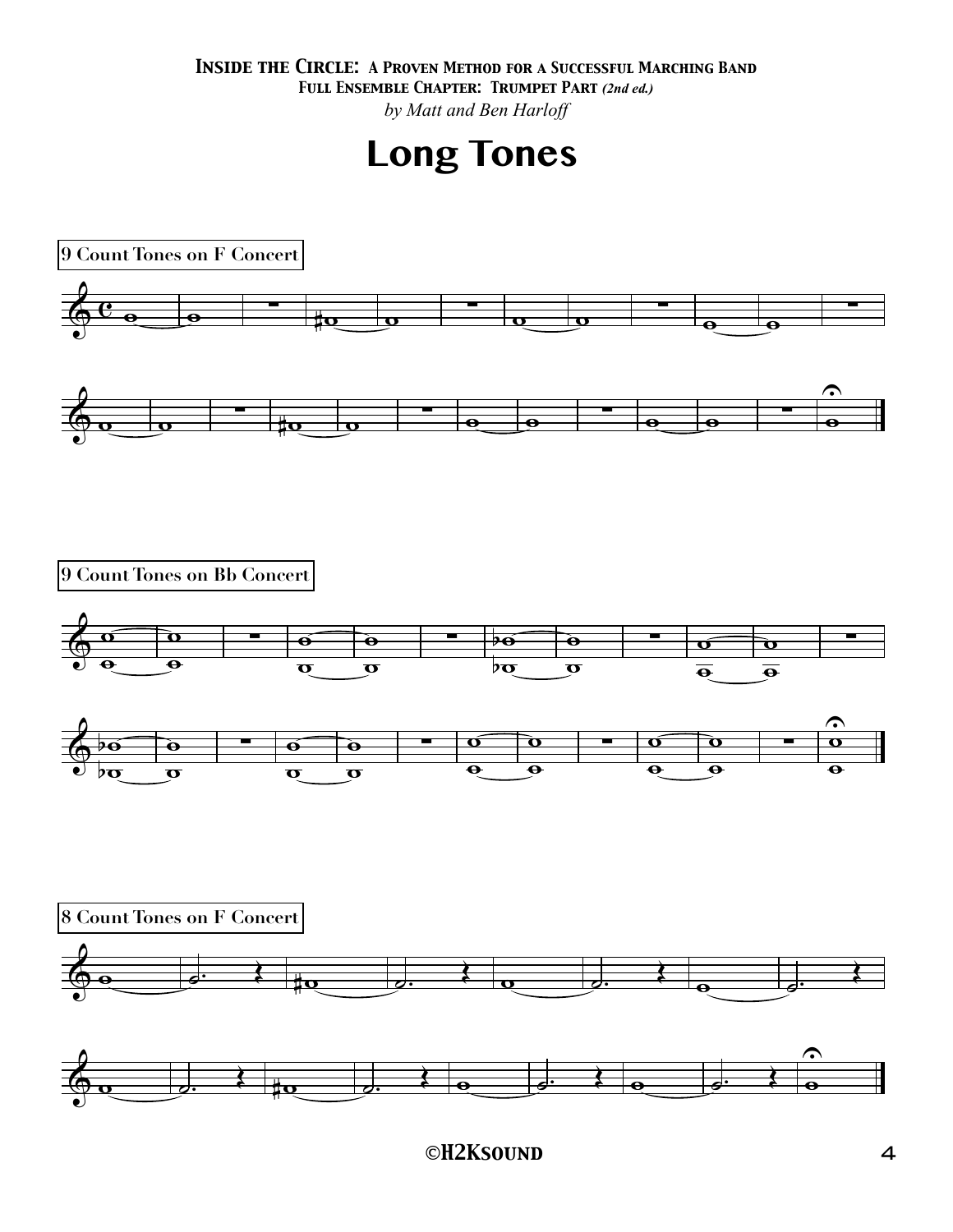*by Matt and Ben Harloff*

```
Long Tones
```
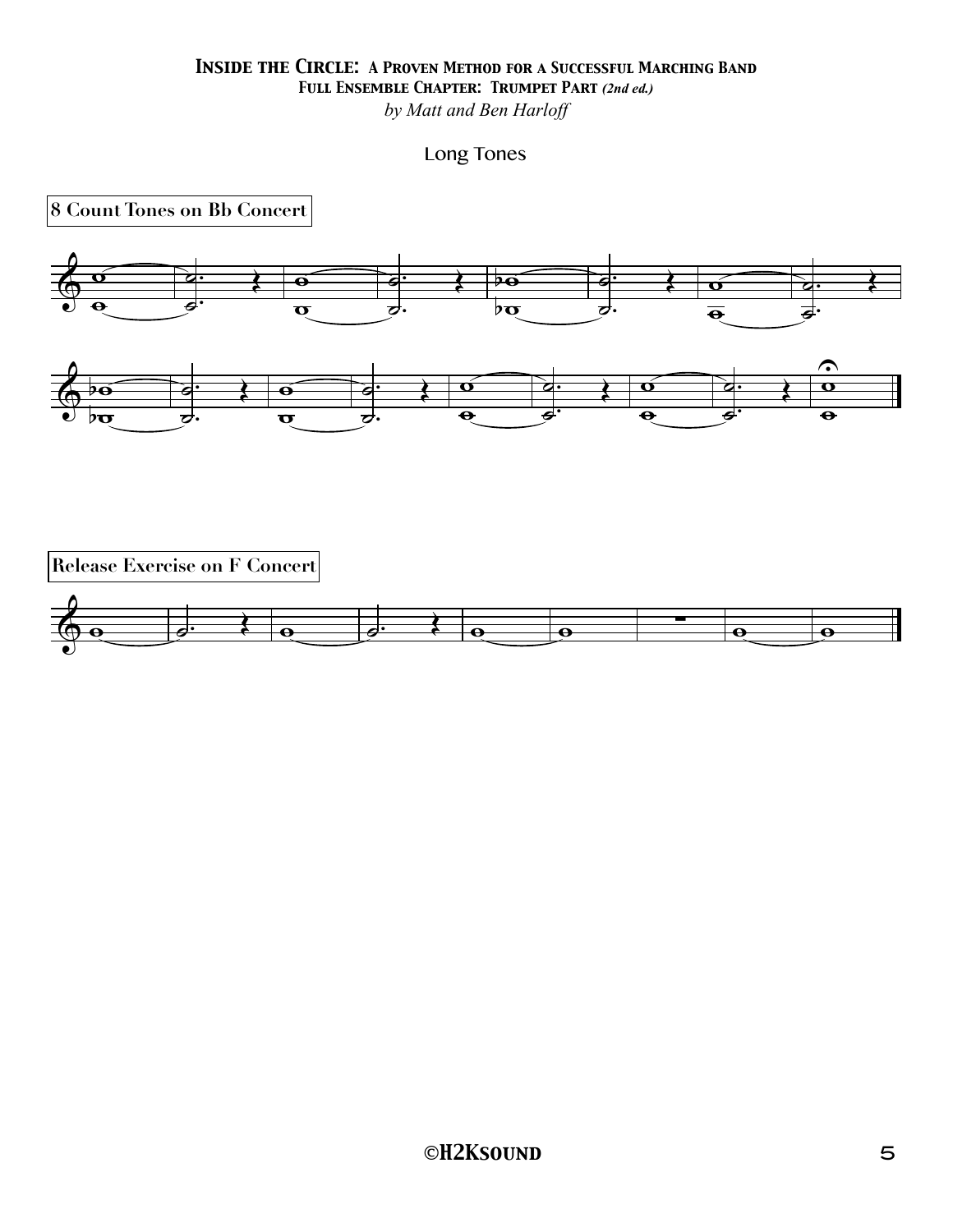## **Stagger Breathing Exercises**



 *©H2Ksound* 6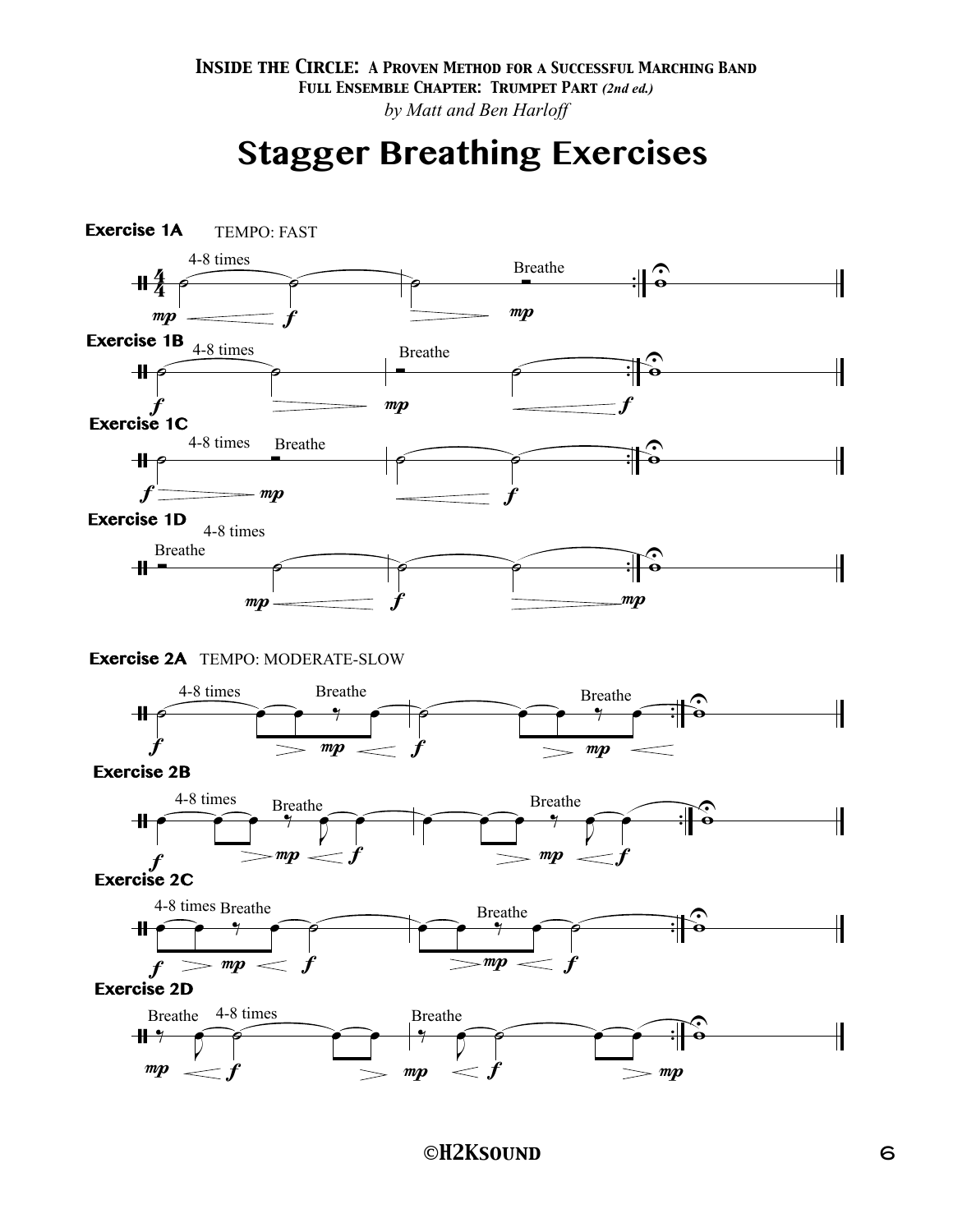*by Matt and Ben Harloff*

**Flexibility / Scales**













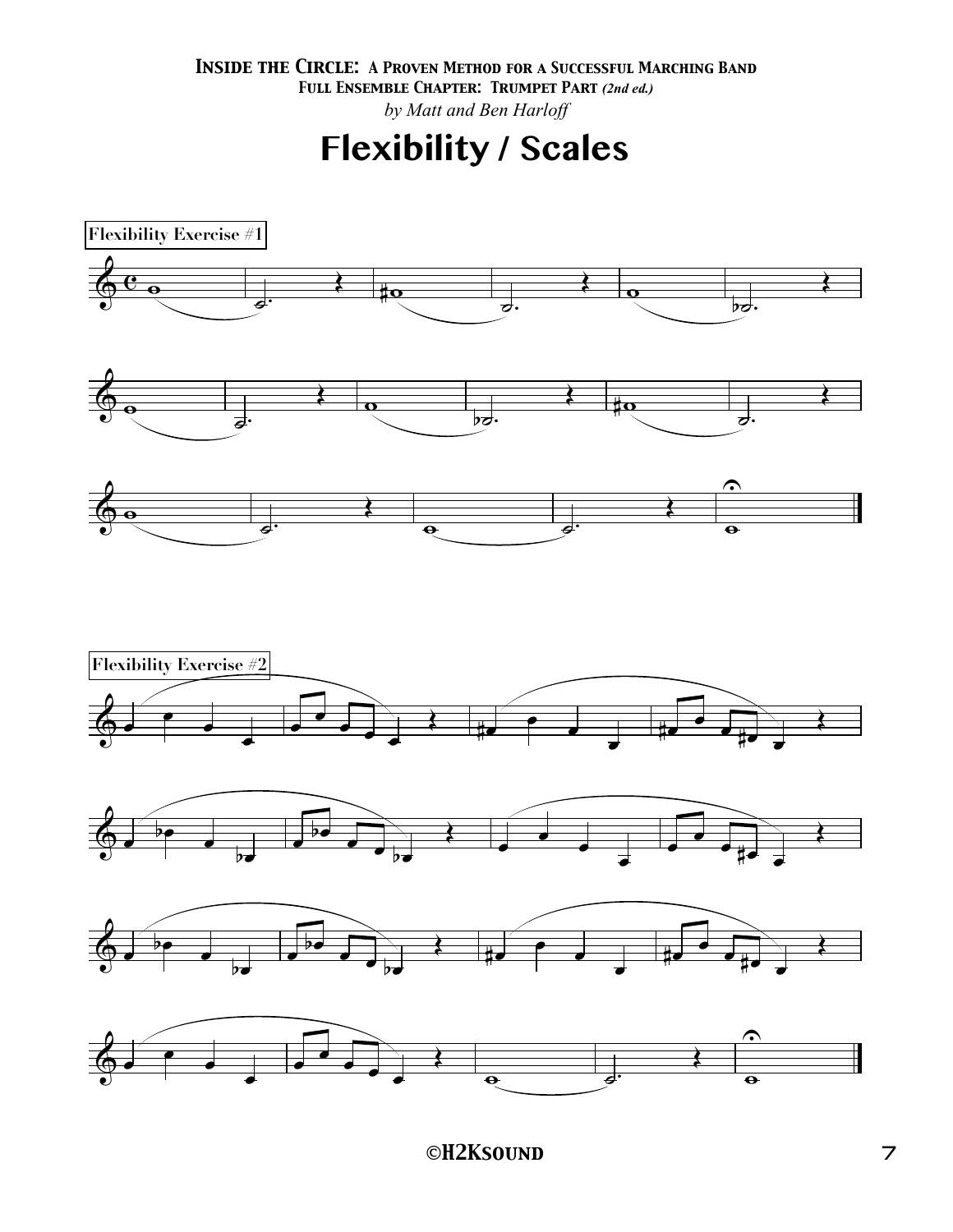*by Matt and Ben Harloff*

Flexibility / Scales

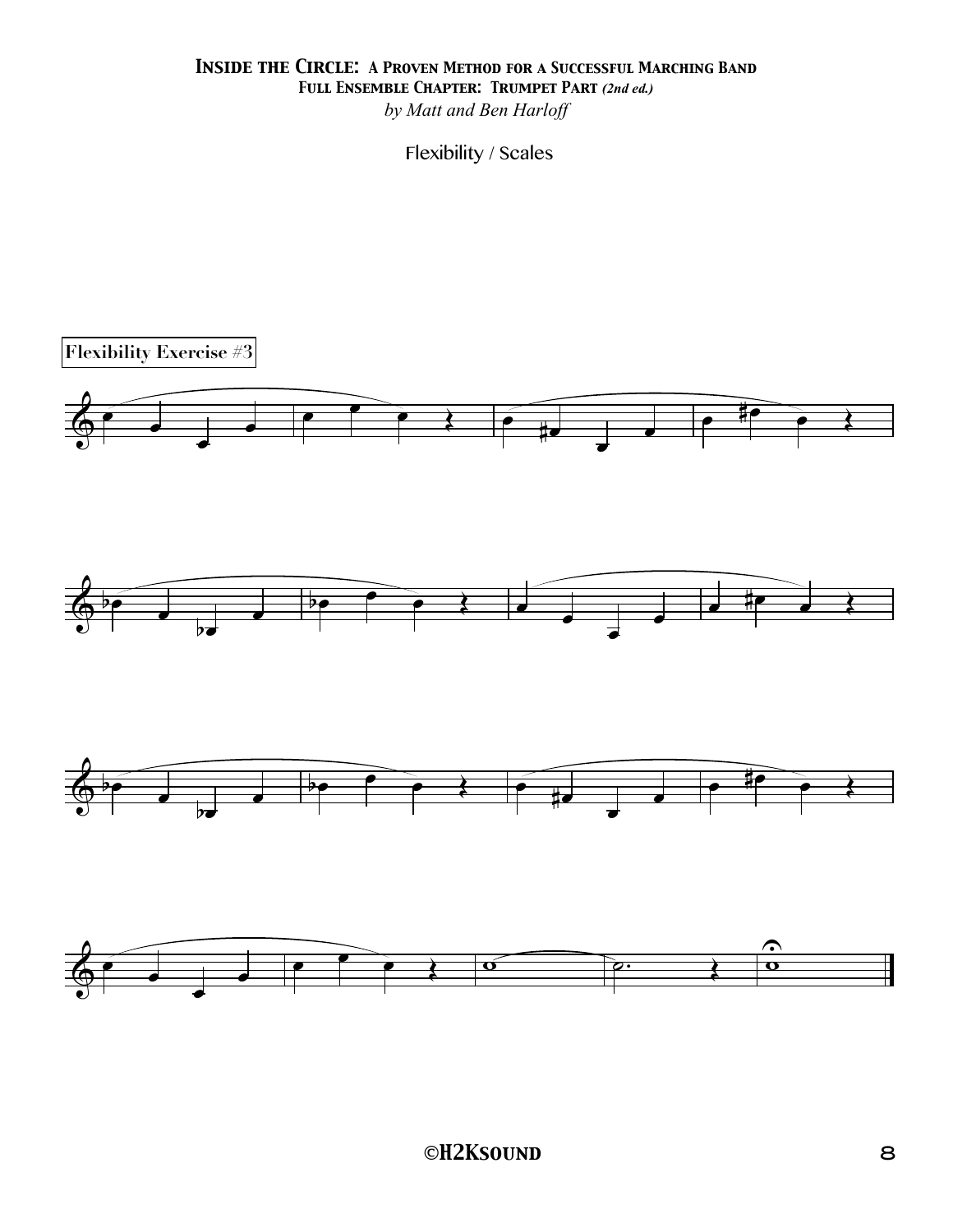*by Matt and Ben Harloff*

Flexibility / Scales

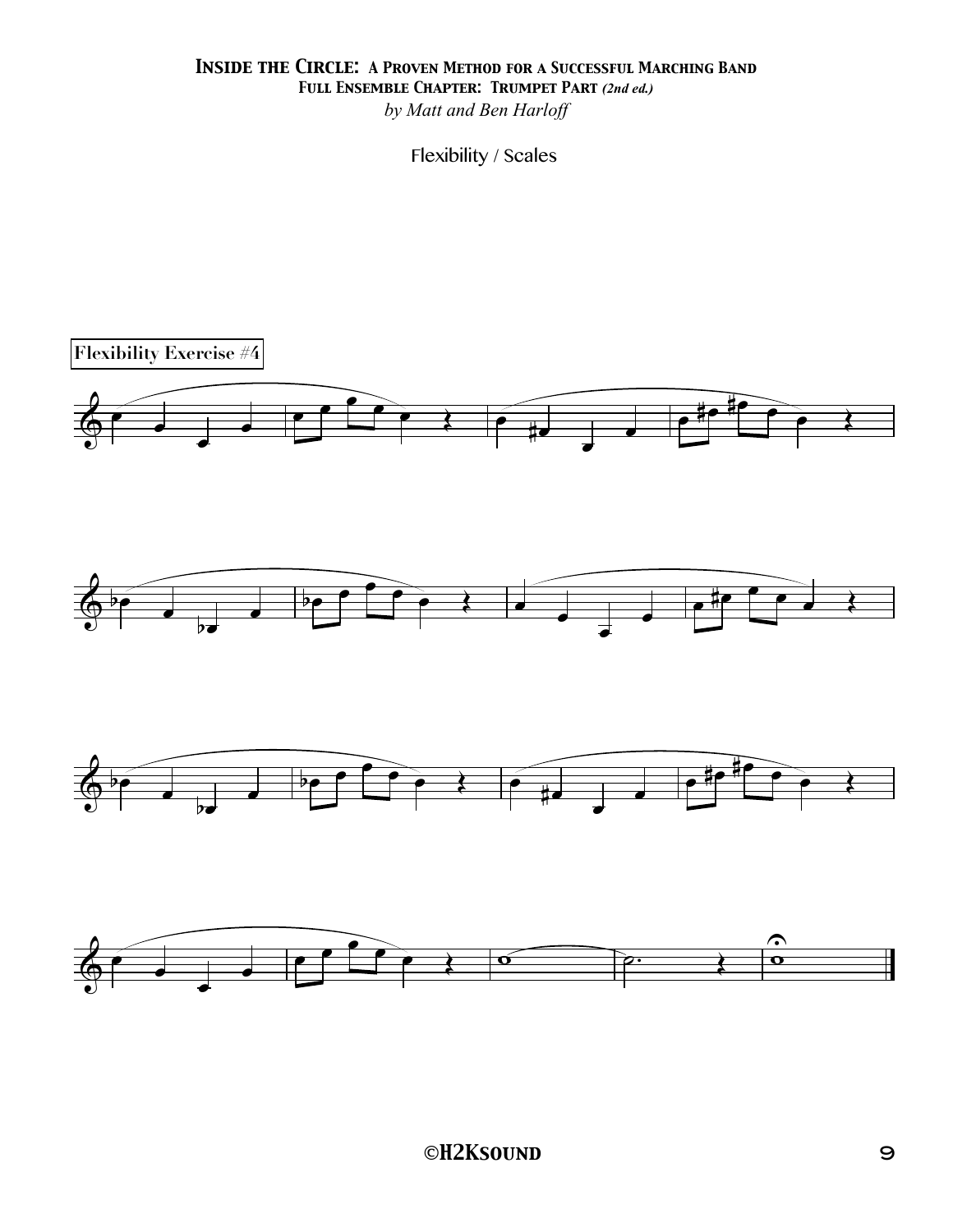## Note Length / Shape Exercise

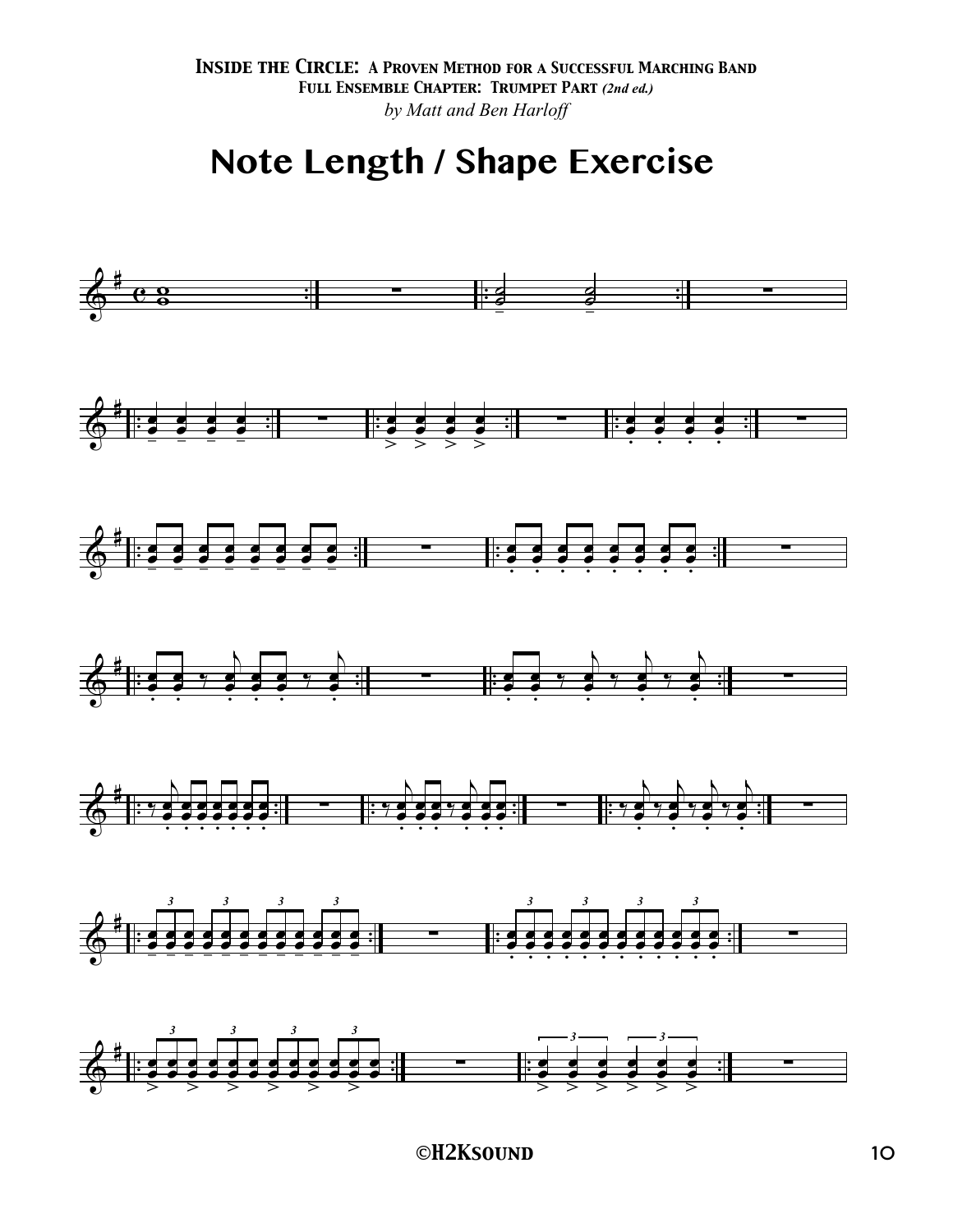#### **INSIDE THE CIRCLE: A PROVEN METHOD FOR A SUCCESSFUL MARCHING BAND** FULL ENSEMBLE CHAPTER: TRUMPET PART (2nd ed.) by Matt and Ben Harloff

Note Length / Shape Exercise

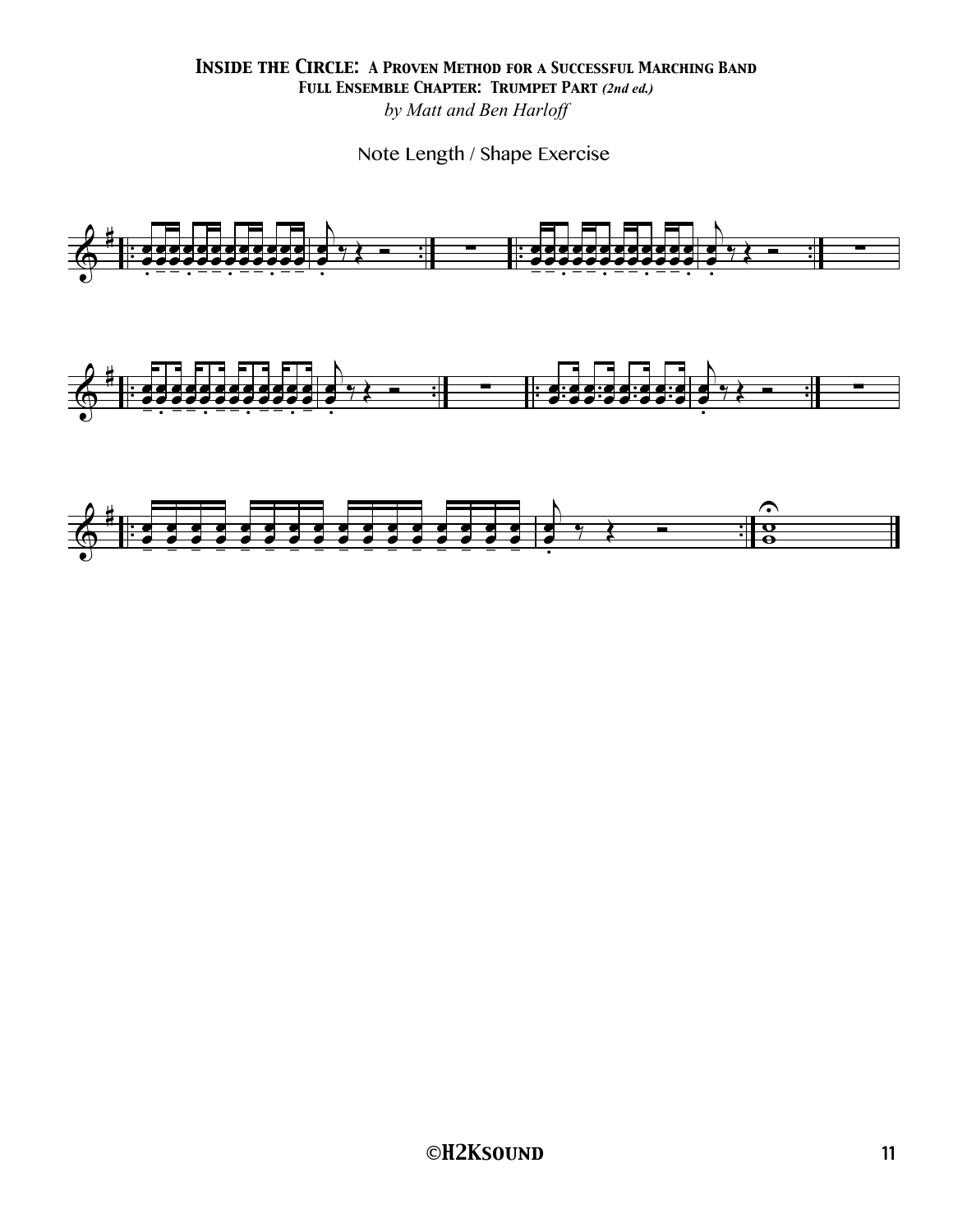# **Show Articulation Examples**

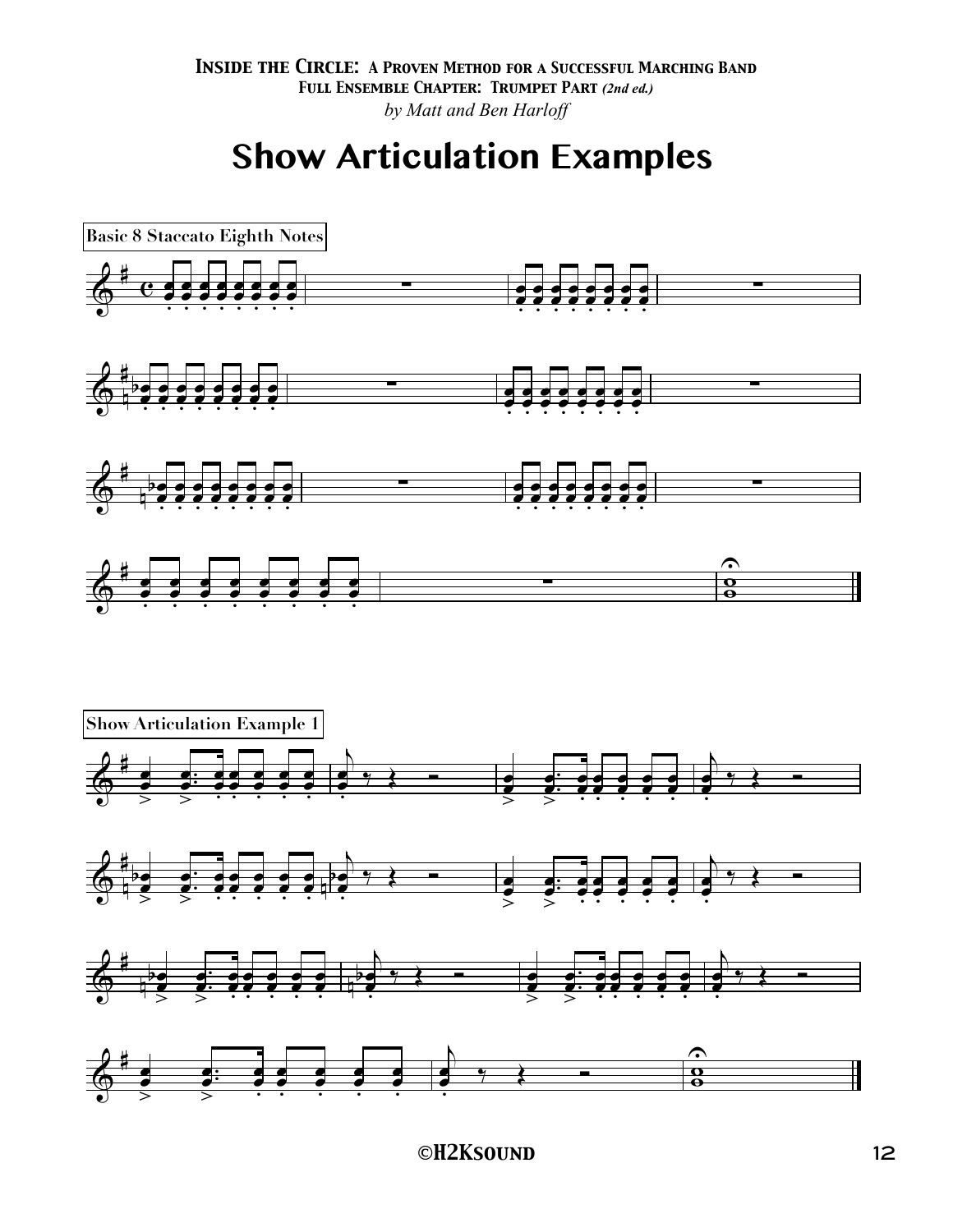#### **INSIDE THE CIRCLE: A PROVEN METHOD FOR A SUCCESSFUL MARCHING BAND** FULL ENSEMBLE CHAPTER: TRUMPET PART (2nd ed.) by Matt and Ben Harloff

#### **Show Articulation Examples**

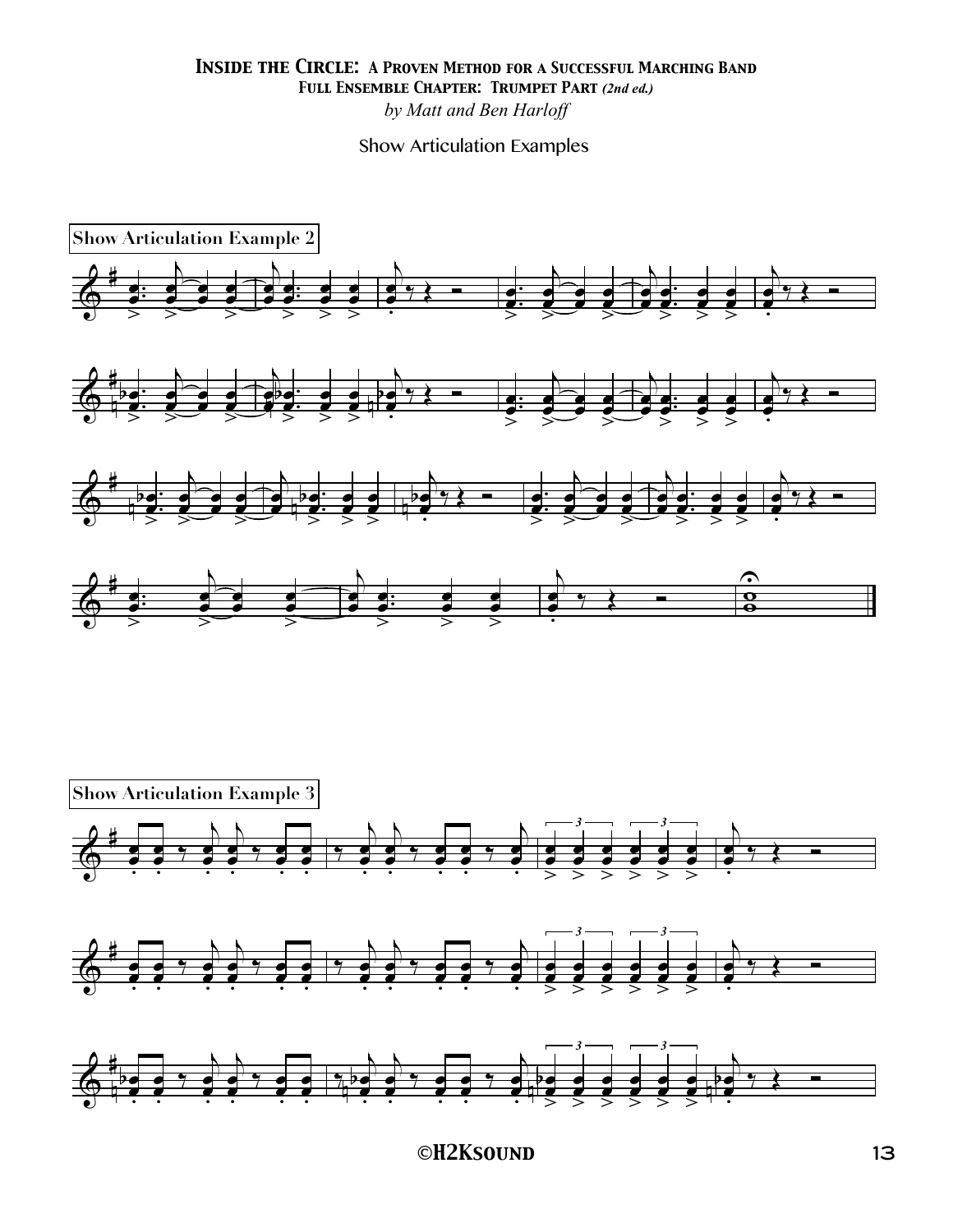#### **INSIDE THE CIRCLE: A PROVEN METHOD FOR A SUCCESSFUL MARCHING BAND** FULL ENSEMBLE CHAPTER: TRUMPET PART (2nd ed.) by Matt and Ben Harloff

**Show Articulation Examples** 

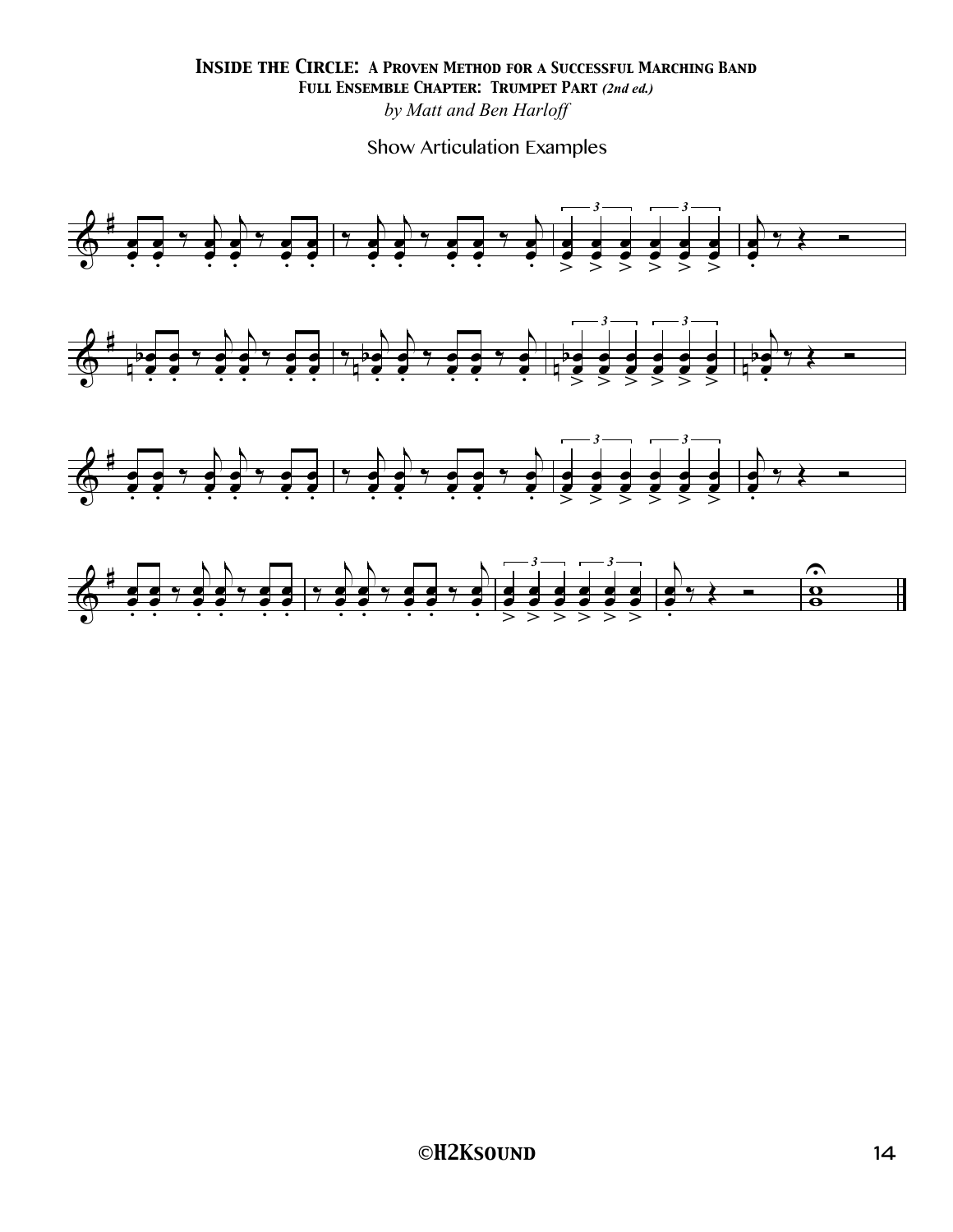# **Ensemble Fundamental Tuning Exercise**

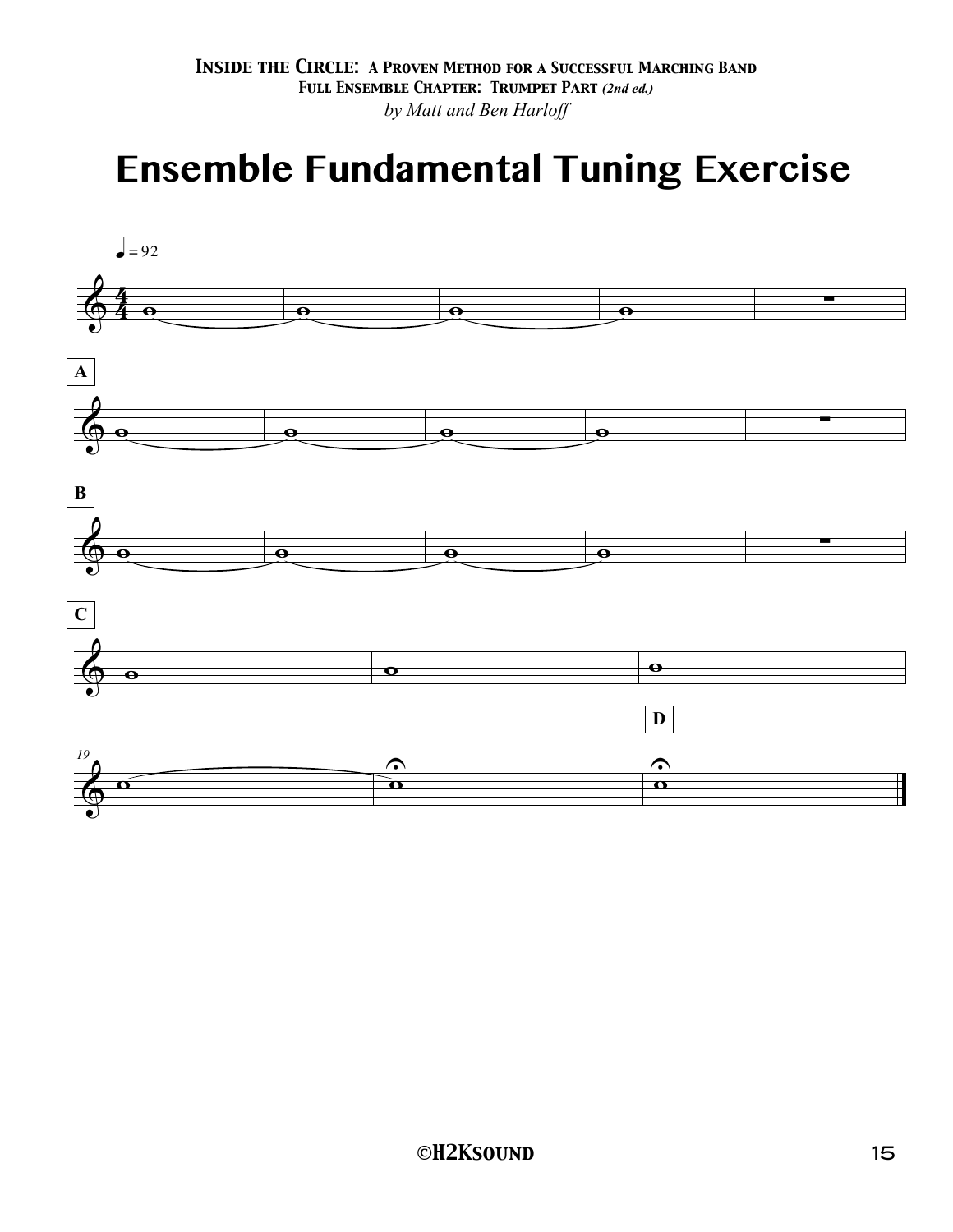## **Just Intonation Tuning Exercises**

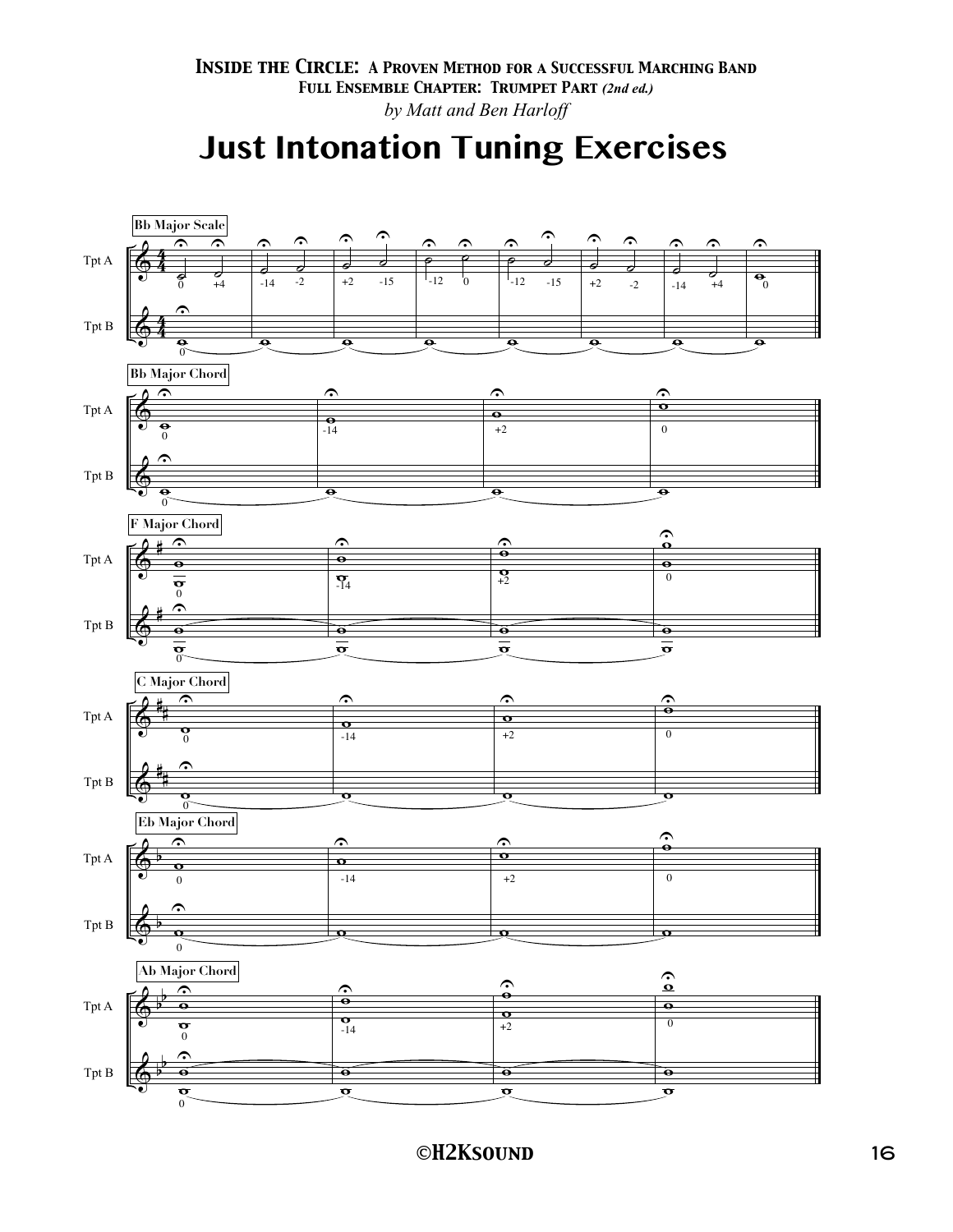*by Matt and Ben Harloff*

#### Just Intonation Tuning Exercises

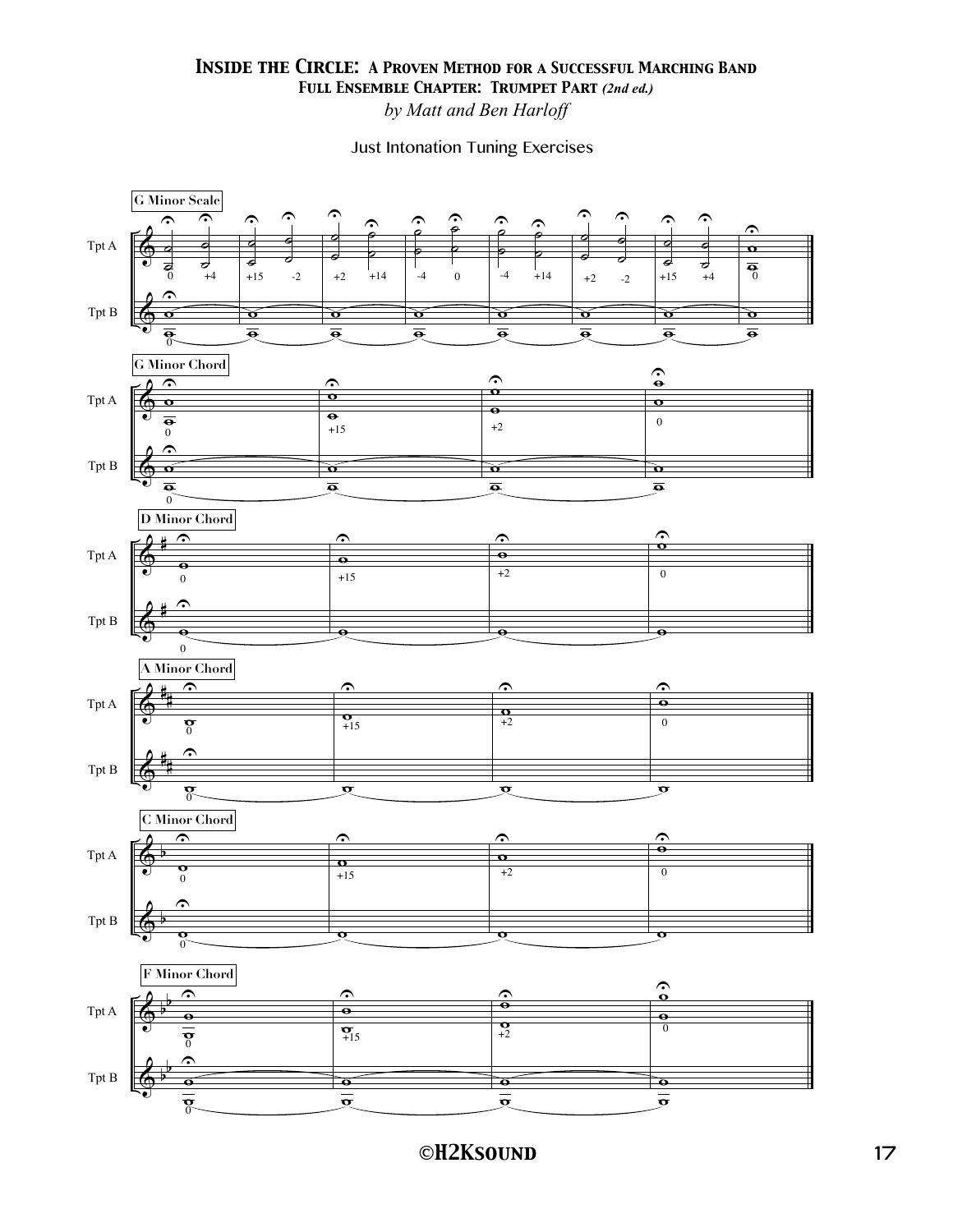#### *Inside the Circle: A Proven Method for a Successful Marching Band*

*Full Ensemble Chapter: Trumpet Part (2nd ed.)*

*by Matt and Ben Harloff*

## **Tuning Chart**

**Materials:** Instrument, tuner and patience.

#### **Tuning Steps:**

Step 1: Tune your fundamental pitch to get the instrument in tune. For Trumpet: C on the staff.

Step 2: Tune the note at a piano dynamic. Write down how many cents out of tune.

Step 3: Tune the note at a mezzo forte. Write down how many cents out of tune.

Step 4: Tune the note at a fortissimo. Write down how many cents out of tune.

Step 5: Experiment how to fix the intonation. Write down ways to place the note in tune.

Repeat Steps 2 through 4 all the way to the highest pitch.

\*\*\*Ways to adjust tuning: Pull out slide. Push in slide. Lip up. Lip down. Alternate Fingering.

#### **Tips:**

\*Start the chart with the lowest note.

\*When tuning each note, do not adjust the pitch to play in tune. Play the note as natural as possible.

This way you will be receiving your most accurate tendency on each pitch.

\*Each dynamic may have a different pitch tendency. Be patient with each dynamic to get the most accurate tendency.

\*Write +13 if you are sharp 13 cents. Write -10 if you are flat 10 cents. Write 0 if you are in tune.

\*Fix?: On the "Fix?" line write down what you need to do to adjust the pitch and play it in tune. You may want to fill out the entire chart come back later to fill in the "Fix?" line.

\*This sheet may take some time. You may have to complete the full chart in a couple of practice sessions.



 *©H2Ksound* 18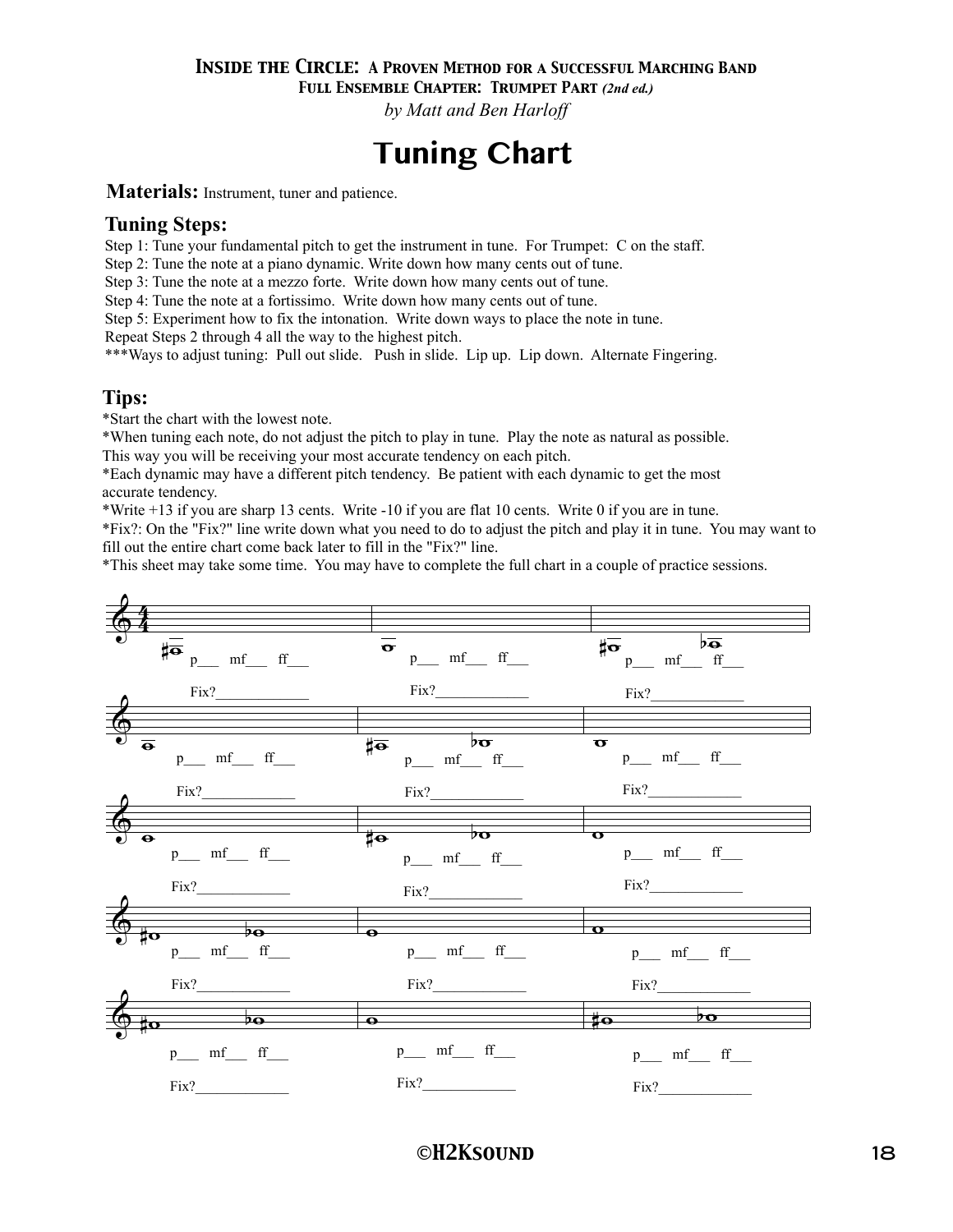*by Matt and Ben Harloff*

Tuning Chart



 *©H2Ksound* 19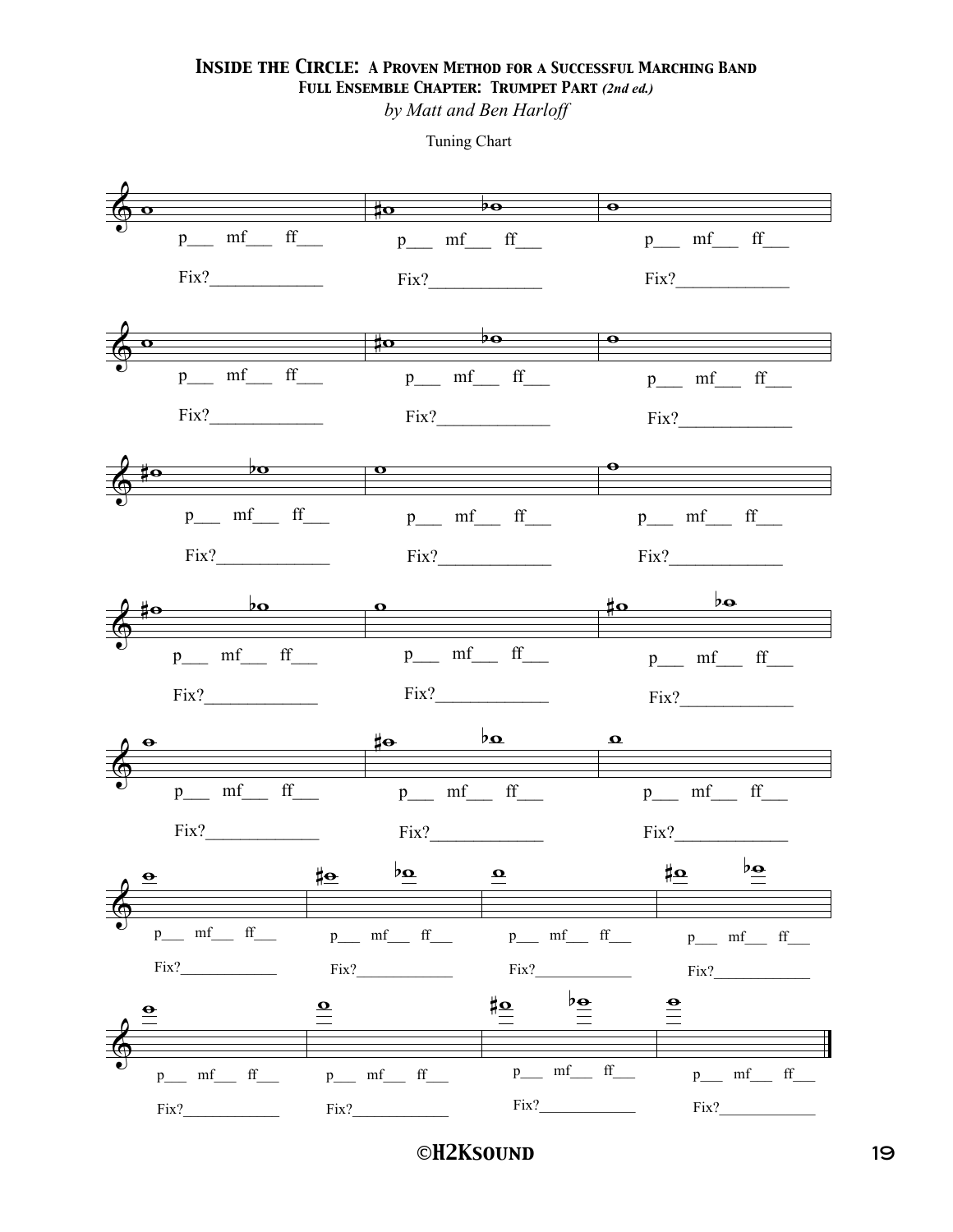*by Matt and Ben Harloff*

# **Chorales**